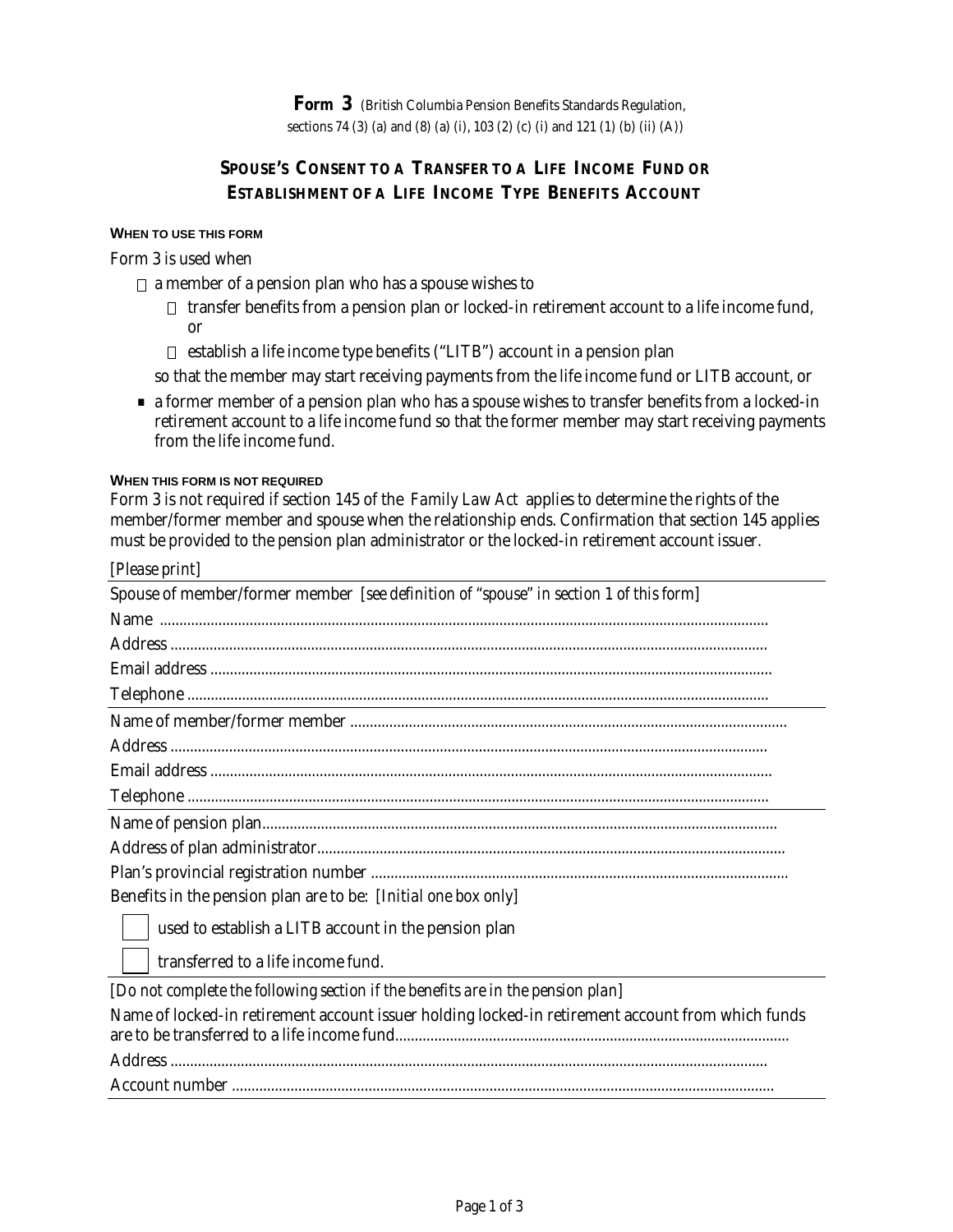# **I confirm the following:**

- 1. I am the spouse of the member/former member. Being the member's/former member's "spouse" means
	- (a) I am married to the member/former member and have not been living separate and apart from that person for a continuous period longer than 2 years immediately preceding the date on which I sign this form, or
	- (b) I have been living with the member/former member in a marriage-like relationship for a period of at least 2 years immediately preceding the date on which I sign this form.
- I understand that because I am the member's/former member's spouse, the *Pension Benefits Standards Act* and the regulations under that Act give me the right to receive the following survivor's benefits: 2.
	- (a) *before pension or annuity payments start*  I have the right as beneficiary, after the member/former member's death, to receive the member's/former member's benefits in the pension plan and any locked-in retirement account, life income fund or annuity purchased using those benefits, unless I waive or give up that right by signing Form 4 *[Spouse's Waiver of Beneficiary Right to Benefits in a Pension Plan, Locked-in Retirement Account, Life Income Fund or Annuity Before Payments Start];*
	- (b) *after pension or annuity payments start*  If the member/former member starts receiving a pension or payments from an annuity purchased using his or her benefits in a pension plan, a locked-in retirement account or life income fund,
		- (i) I have the right after the member's/former member's death to receive lifetime payments that are at least 60% of the payments that were paid to the member/former member, unless I waive or give up that right by signing Form 2 *[Spouse's Waiver of 60% Lifetime Survivor Benefit and/or Beneficiary Rights From a Pension Plan or Annuity After Payments Start], and*
		- (ii) even if I waive or give up the right to receive those lifetime payments, I still have the right as beneficiary, after the member's/former member's death, to receive any remaining benefits in the pension or annuity unless I waive or give up that right by signing Form 2 *[Spouse's Waiver of 60% Lifetime Survivor Benefit and/or Beneficiary Rights From a Pension Plan or Annuity After Payments Start].*
- 3. I understand that signing this form does not affect any rights that I may have as a result of a breakdown of the relationship between me and the member/former member.
- 4. I understand that
	- (a) my survivor's benefits may have substantial value and may be important to provide me with income in my old age,
	- (b) the member/former member cannot elect to receive payments from a life income fund or LITB account unless I consent by signing this form, and
	- (c) neither a life income fund nor a LITB account guarantees that the member/former member will receive a lifetime pension.
- 5. I understand that, by signing this form, I am not waiving or giving up the rights I have under the *Pension Benefits Standards Act* set out in section 2 of this form, but if I sign this form,
	- (a) the payments from the life income fund or LITB account to the member/former member will reduce both
		- (i) the amount of survivor's benefits I will receive from the life income fund or LITB account as beneficiary after the member's/former member's death, and
		- (ii) the amount of survivor's benefits I will receive from an annuity, after the member's/former member's death, if the member/former member purchases an annuity from the money remaining in the life income fund or LITB account, and
	- (b) if *no* money remains in the life income fund or LITB account after the member's/former member's death, I will receive *no* income.